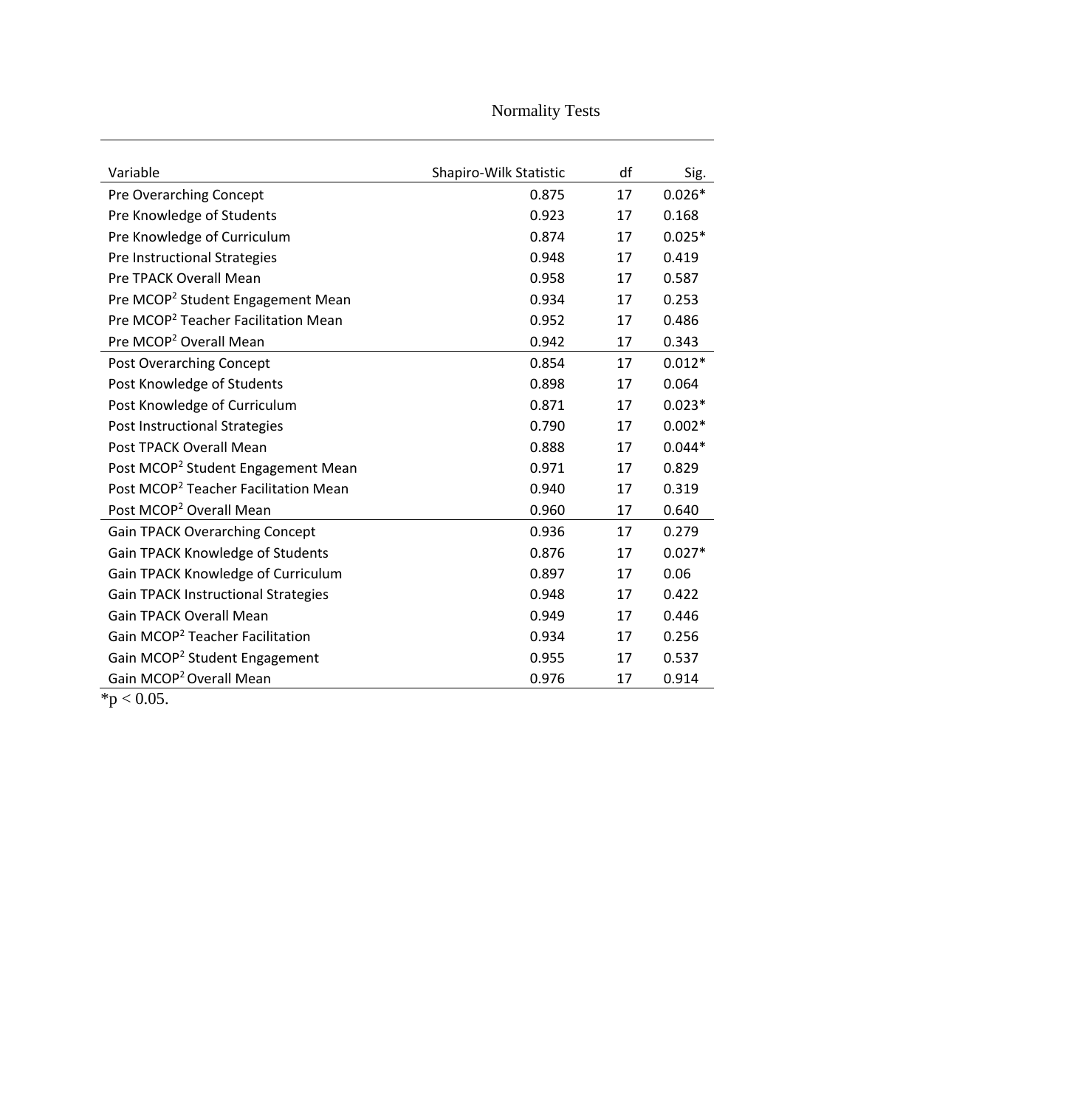

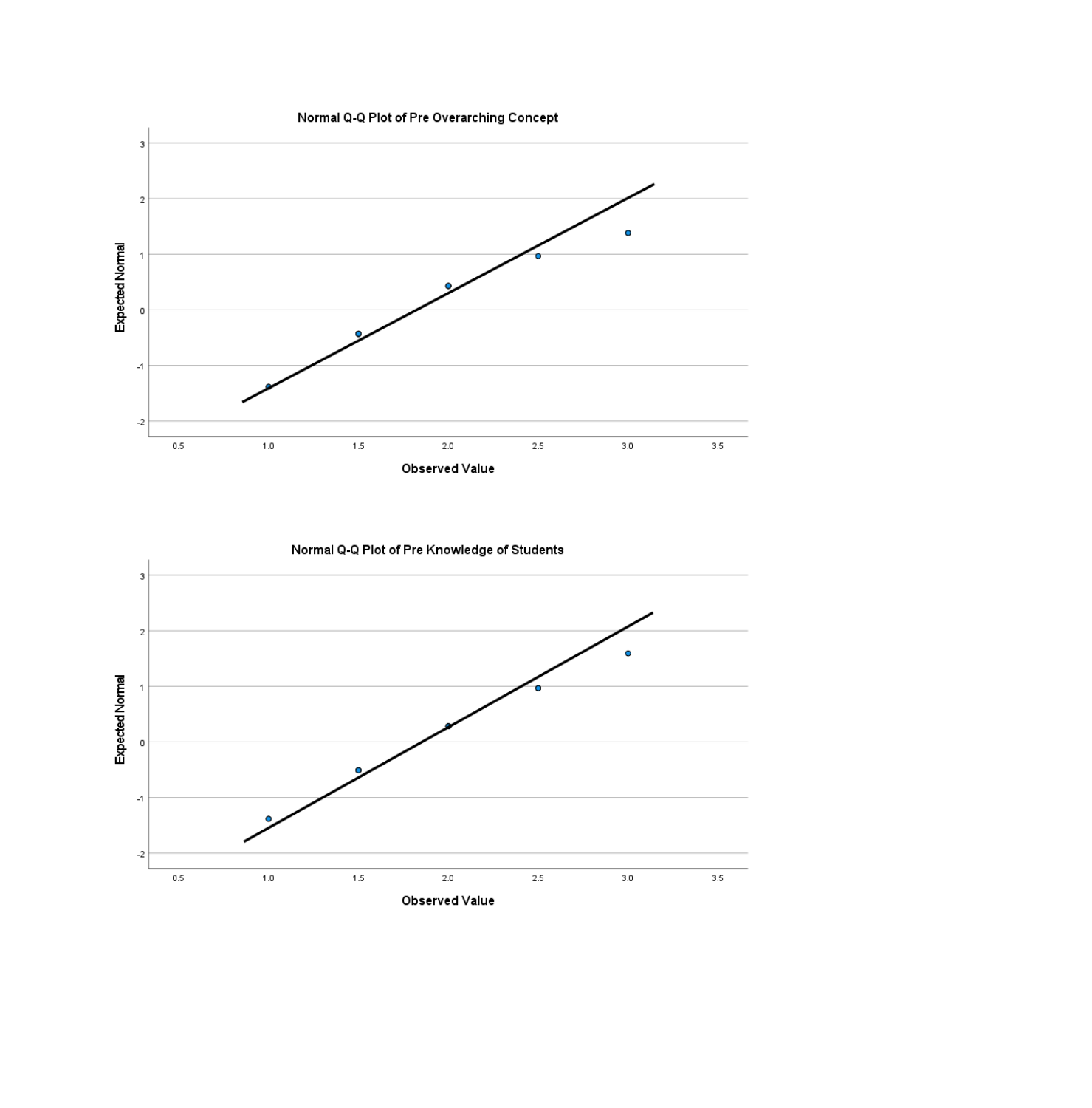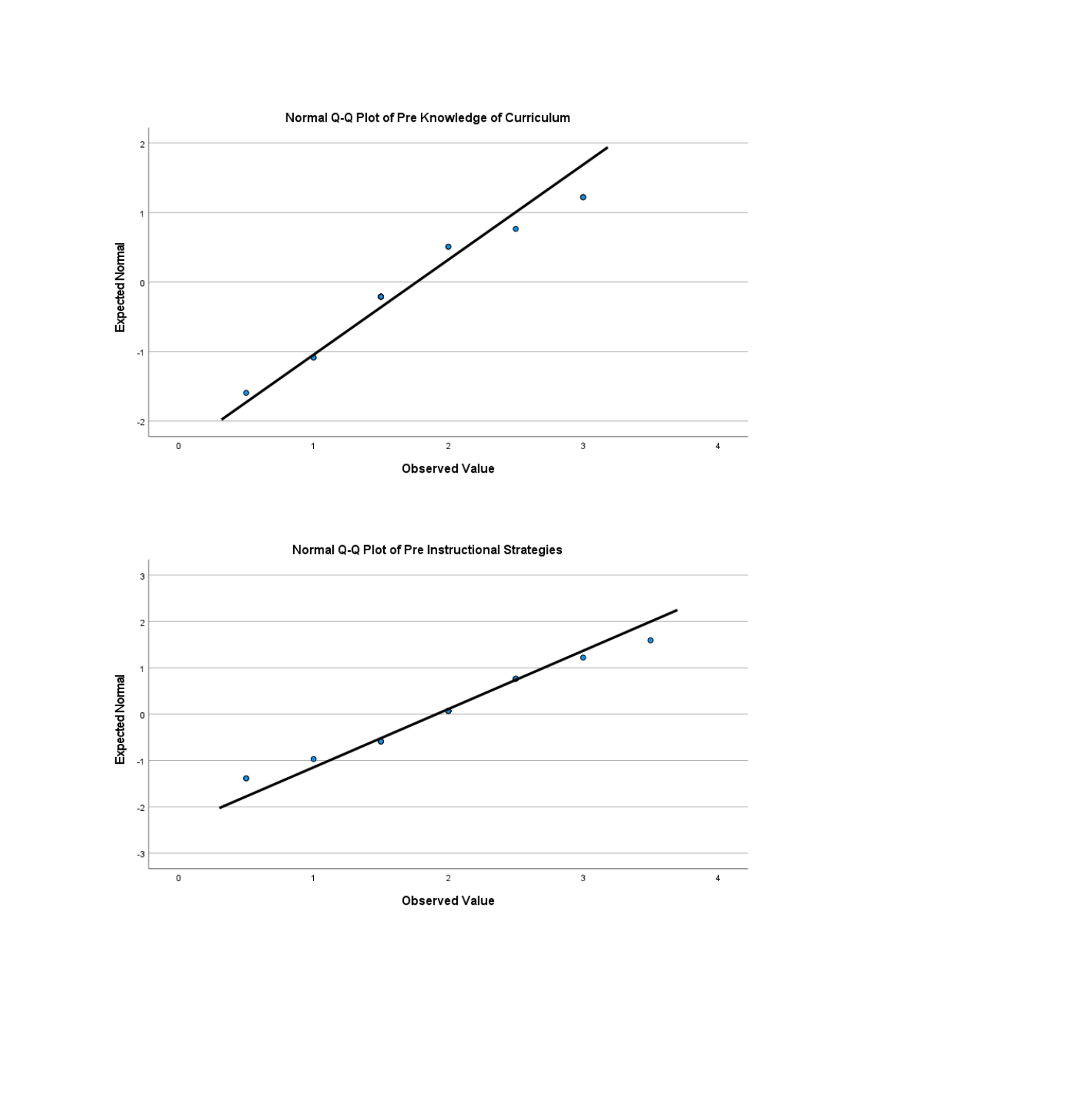



Normal Q-Q Plot of Pre MCOP2 Student Engagement Mean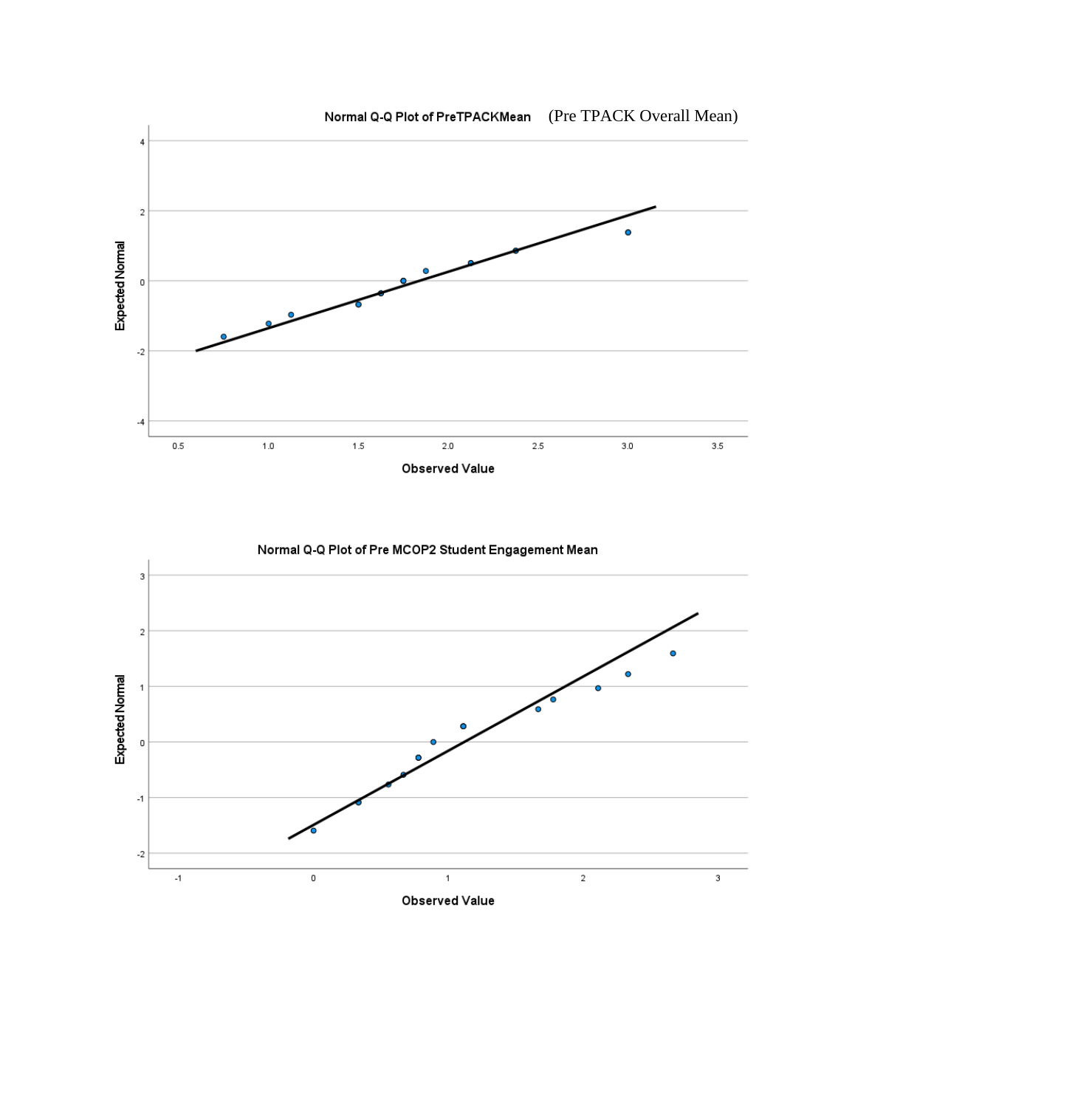

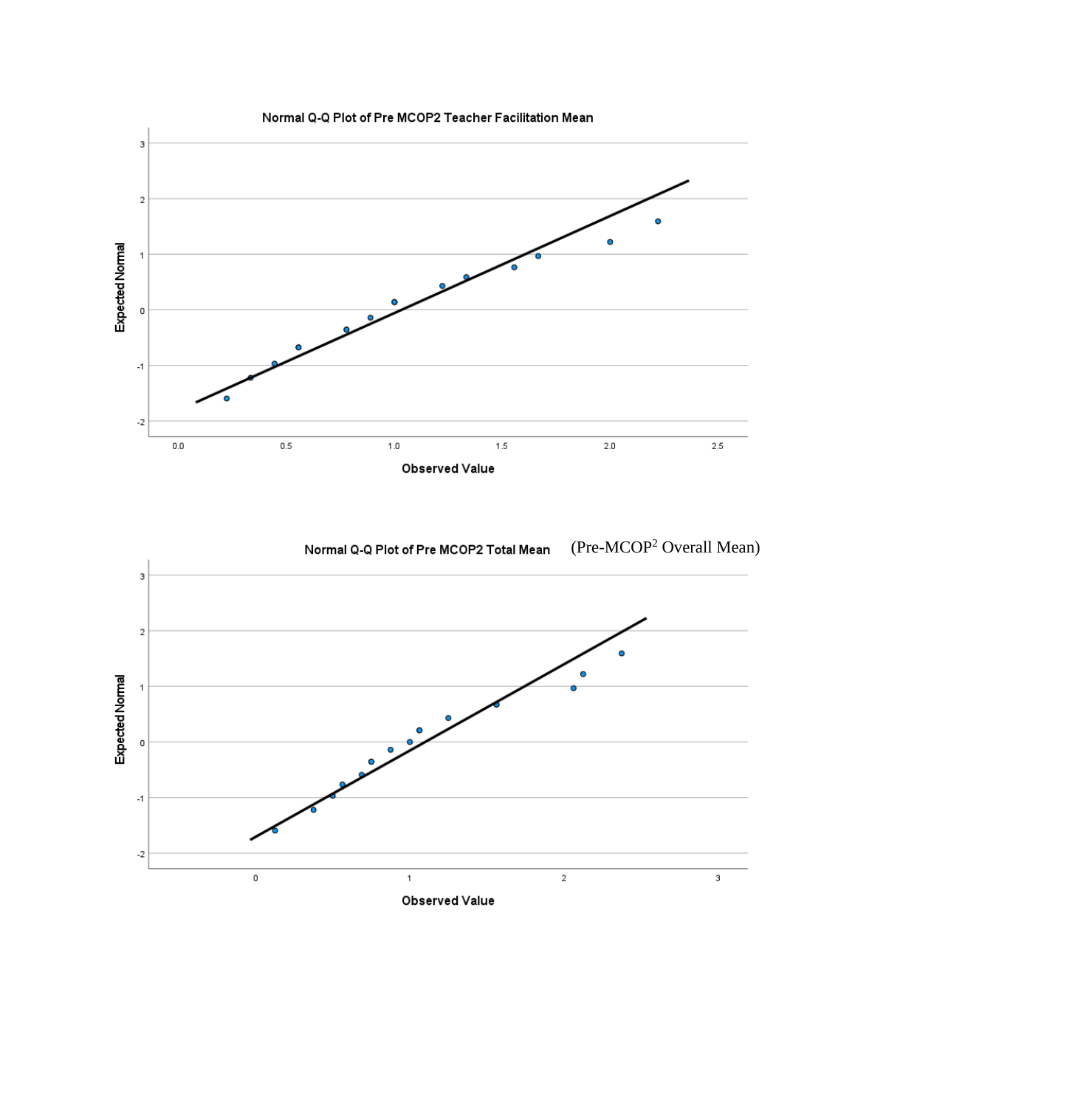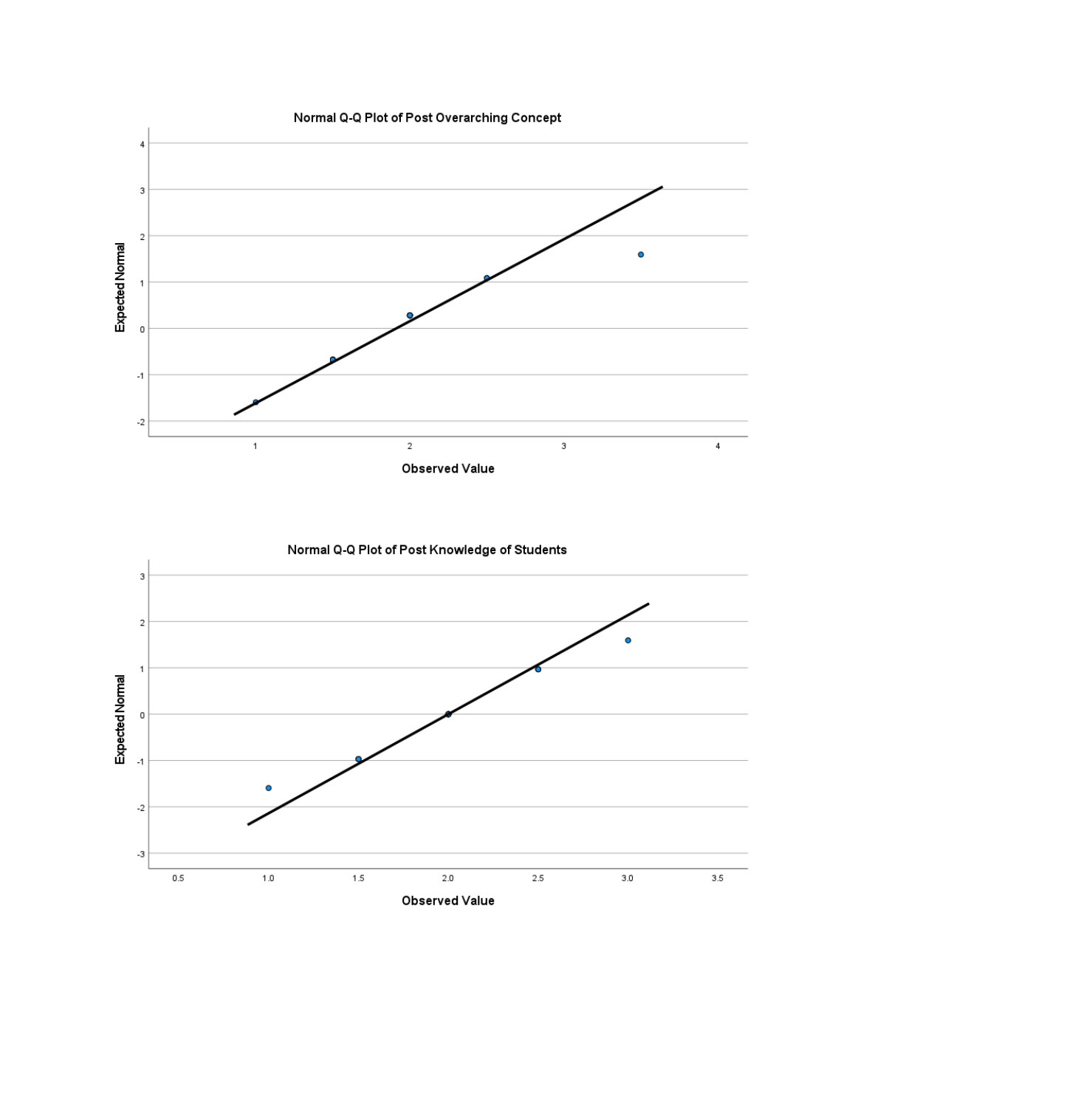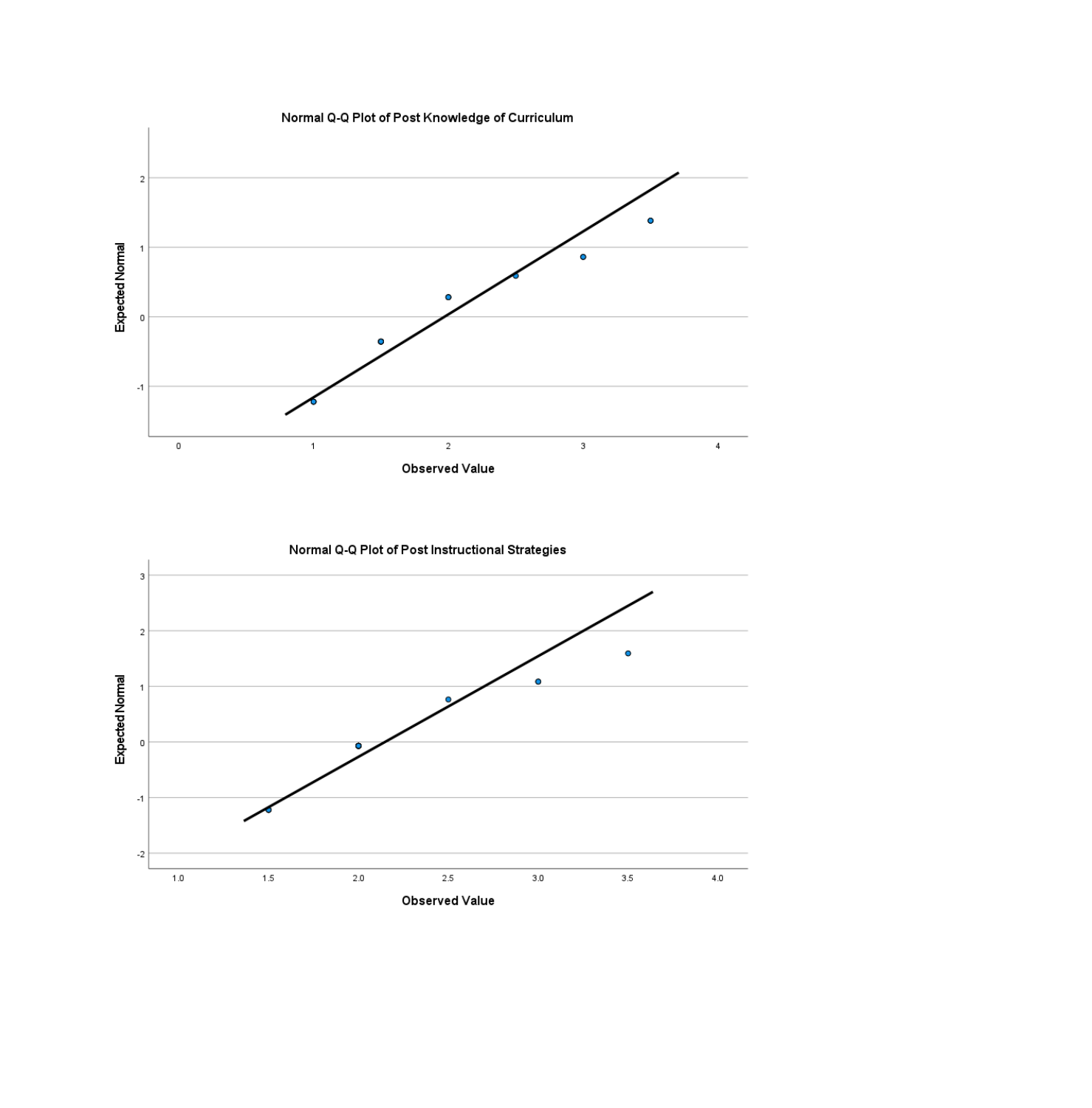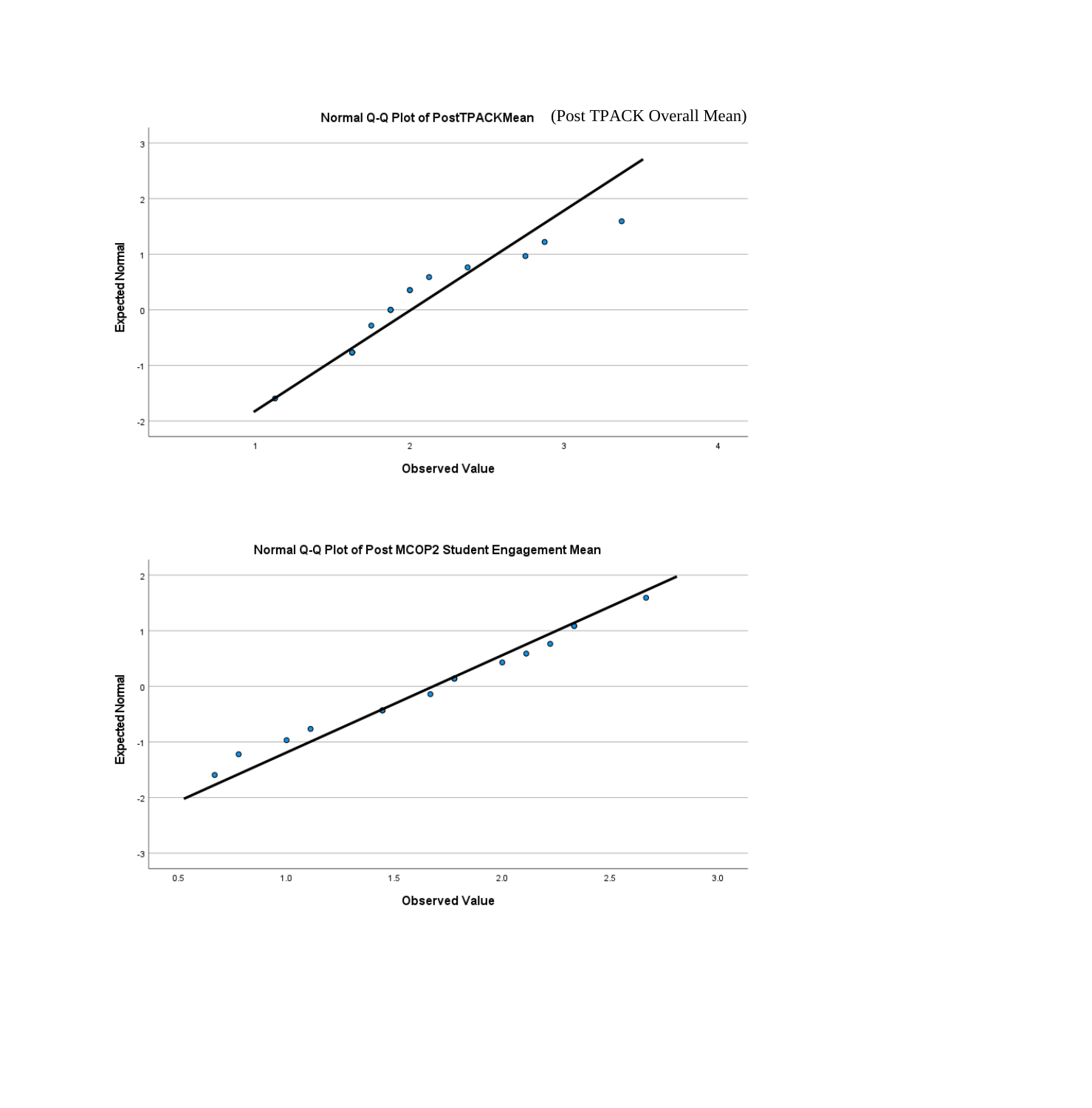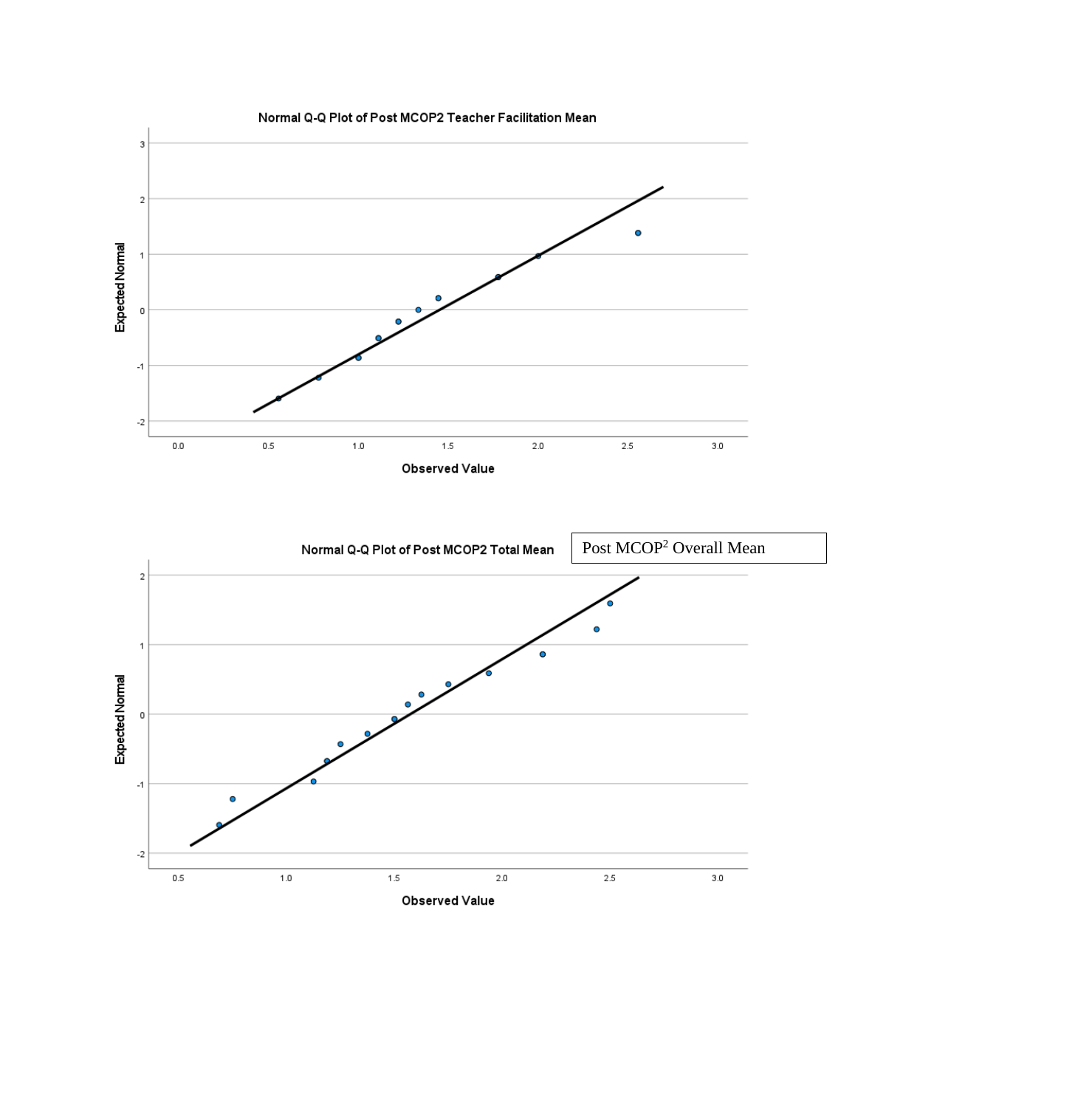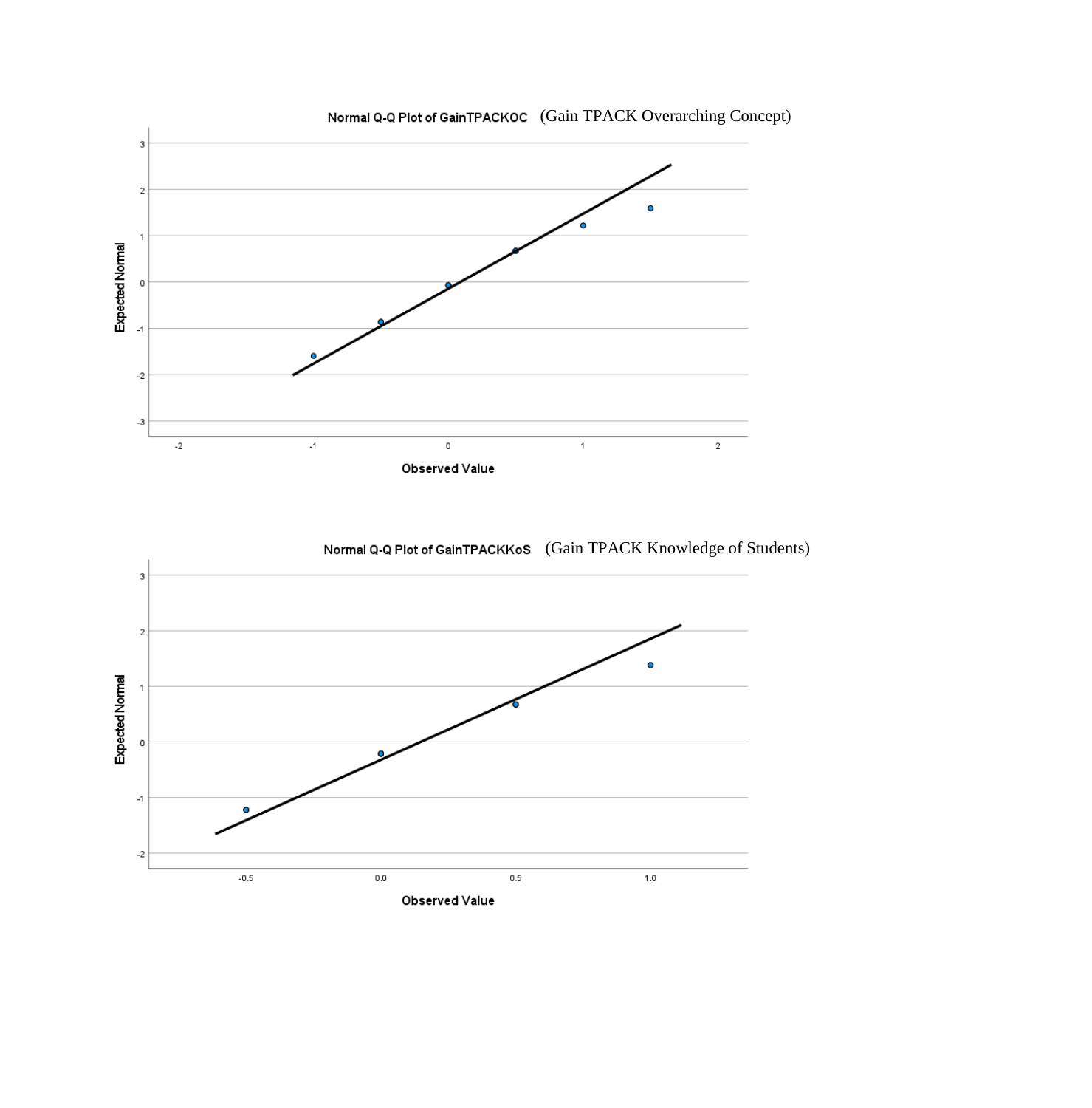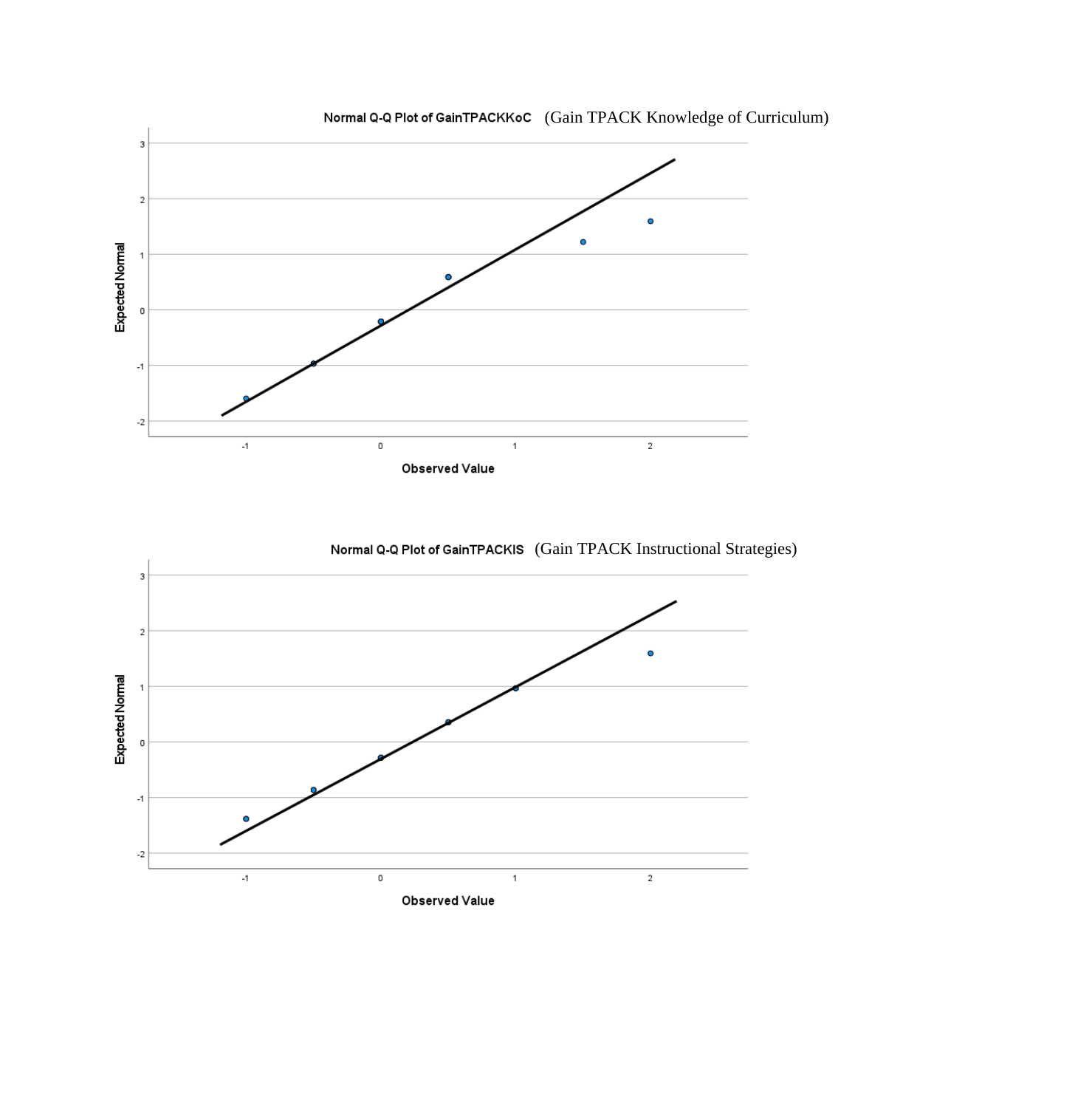